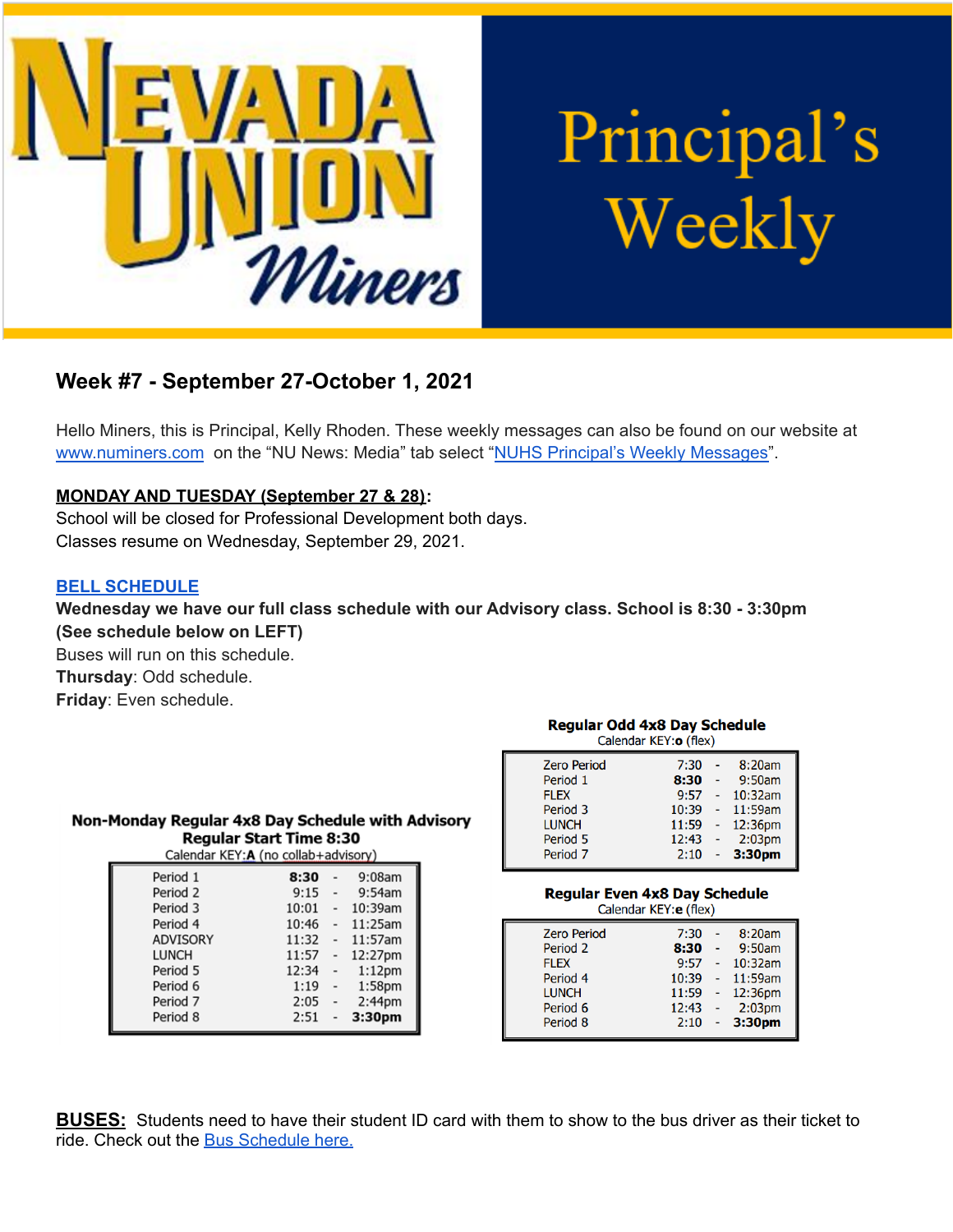**INTERIM PROGRESS REPORT CARDS:** Report cards for the first quarter of school will be sent out by Friday, September 24, 2021. The IPR ended on September 17th. Grades are sent to parents through email if we have an email address for you on file. Otherwise, your student's grades will be mailed out.

**COVID TESTING:** Please check the website homepage for any Covid testing times/date. Right now we do have a set schedule from the District to test on Monday and Thursdays in the Wrestling Gym from 7:30-9:30am. *The testing center will be open this Monday, September 27th even though we are closed to students for Professional Development.* Students and staff may visit the center for testing during the regular times.

**PARKING PASSES**: **Parking stickers are being enforced**. Students, if you have not picked up your parking sticker please see Tammy Shurte, Assistant Principal's Secretary in the Student Services Center at **lunch, during passing periods or after school** (not before school) next week.

**LOST AND FOUND** items can be retrieved and dropped off in the Student Store, now located in the front of the school. If your student has lost an item, have them drop by and take a look.

#### **ANNUAL PARENT NOTIFICATION REGARDING SCHOOL POLICIES:**

There have been a lot of questions around Nevada Union's school policies. I would like to direct everyone to the Annual Parent Notification Policies that can be found on this link: <https://nevadaunion.njuhsd.com/Information/Annual-School--Policies/index.html>

All of the District school policies as well as site specific policies are to be found on the website. We have not had students on campus in a normal capacity in over a year and a half and I realize that everyone has been out of touch with how our school operates in many regards. We have previous 7th and 8th graders who were not in school during COVID who are now 9th and 10th graders at our school with no previous high school direction or experience. I want to reach out to all families and parents and ask for your support of Nevada Union and our staff, practices, policies and behaving as the young adults we expect of all of our high school students. In addition to the information provided last week about destruction to school property by a minority of students following social media and TikTok challenges, I want to encourage all of our parents and students to have conversations that start a home between adults and student(s) about the issues, social media and Tik Tok crazes' create. Social media can be a very negative source of information and rumor. In any situation that occurs at Nevada Union, your student's school, we ask that you be patient during any event until the facts are released by the school. At no point in time are we withholding information. In many cases, we are taking care of the safety of our staff and students at the moment, and assessing the next steps in order to ensure everyone's safety.

As Principal, I want to request that everyone start monitoring your own actions and stop allowing the degrading comments that affect our school. Our staff work tirelessly every day to educate students and keep them safe. Outside negative effects definitely bring in a lot of unnecessary stress and chaos to any campus. Talk to your students about what is happening in their lives and help them process in a more positive manner. We also have help on campus for students struggling with their emotions. Please reach out to our counselors if your student is in need. I appreciate everyone of our students and the support of our families and community. Let's work together to make our campus a positive, safe, and stress free zone for our students.

**Students, please stop and think about your impact on all those around you**. We know these past few years have been tough, we really do care about you, and we want this to be a place we all want to be-- please stop hurting each other!

Be kind, considerate of others, and support a positive environment on our campus. Fighting, vaping, any tobacco use or drugs & alcohol, theft, destruction of property, bullying, racial comments, derogatory remarks, etc., will NOT BE TOLERATED. We will uphold the rules and policies set by our school, district, board, and Education Code. Again, please, STOP, and think before you act about your impact on your peers, the staff, parents, school, community, and ultimately yourself. You each have something to offer. You may not know yet what that is, but I am confident that our staff and families want to help you find it. Let's work together to make school a positive and safe place to be for all.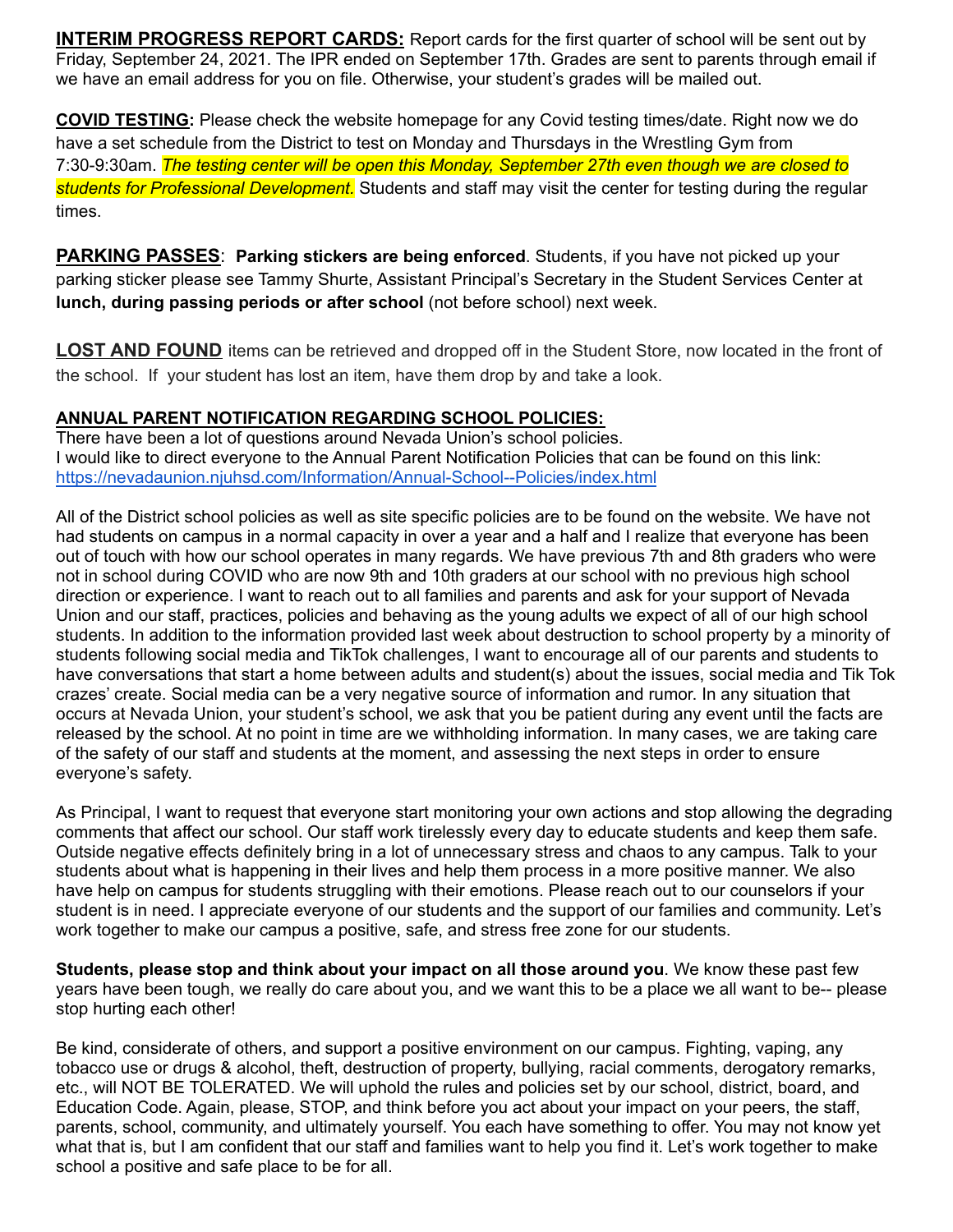**CELL PHONES: All classrooms are No Cell Phone Zones**.Please see our [Electronic](https://nevadaunion.njuhsd.com/documents/Nevada%20Union%20HS/Information/Annual%20Forms/19.20%20Electronics%20Policy.pdf) Policy posted on our website. Cell phones will be sent to the front office and returned based on the Electronic Policy infractions.

CANCEAUFMAEC.

| 1 <sup>st</sup> offense | Item confiscated (student may pick up in office after school)<br>and 1 hour detention |
|-------------------------|---------------------------------------------------------------------------------------|
| 2 <sup>nd</sup> offense | Item confiscated (parent must pick up)<br>and 2 hours detention                       |
| 3 <sup>rd</sup> offense | Item confiscated (parent must pick up)<br>and 1 Saturday School                       |
| 4 <sup>th</sup> offense | Item confiscated (parent must pick up);<br>1 Saturday School and 1 day OCS            |
| <b>Further offenses</b> | Progressive increase in number of<br><b>Saturday Schools and OCS days assigned</b>    |

#### **DRESS CODE:**

The *protests continue regarding protests from students against the dress code.* Please review the dress code with your students and refer any questions to Administration. We did work with students several years ago to update the dress code to the current policy and will enforce it as is.

Students will be asked to wear proper attire to school. We always work with students and parents to resolve the situation first. Students will only be sent home for the day if they refuse to comply with the dress code.

Please see our Dress Code [Policy](https://nevadaunion.njuhsd.com/documents/Nevada%20Union%20HS/Information/Annual%20Forms/19.20.DRESS.CODE.FULL.pdf) posted on our website. Our expectation for appropriate dress code is to be work appropriate. Please review the dress code with your students.

#### **TARDY POLICY:** CONSEQUENCES:

- 5th tardy: Detention, 1st tardy letter sent home
- 10th tardy: Detention, 2nd tardy letter sent home
- 15th tardy: Saturday School, 3rd tardy letter sent home
- 20th tardy: On-Campus Intervention (OCI), 4th tardy letter sent home, meeting with parent, Attendance Contract
- 25th tardy 5th tardy letter sent home, referral to Student Attendance Mediation Hearing

#### **TRUANCY POLICY:** CONSEQUENCES:

- 1st truancy: Saturday School
- 2nd truancy: Saturday School
- 3rd truancy: Saturday School, 1st truancy letter sent home
- 4th truancy: On-Campus Intervention (OCI), 2nd truancy letter sent home, meeting with parent, Attendance Contract
- 5th truancy: 3rd truancy letter sent home, referral to Student Attendance Mediation Hearing

#### **SENIORS: The "Grade Level Activities and Information" tab on the "Activities" page for Seniors will be updated regularly with all the Senior information you need.**

Hey Seniors!

Just a reminder that SEPTEMBER 24th is the deadline to get your permission slip in AND register online for the Grad Nite Disneyland Trip!

Get your permission slip into Mrs. Langel by the end of the day AND follow [THIS](https://secure.usastudenttravel.com/travsignup/zip.cfm) LINK to register for the trip online and pay your deposit. YOU ARE NOT FULLY SIGNED UP UNTIL BOTH THINGS ARE DONE!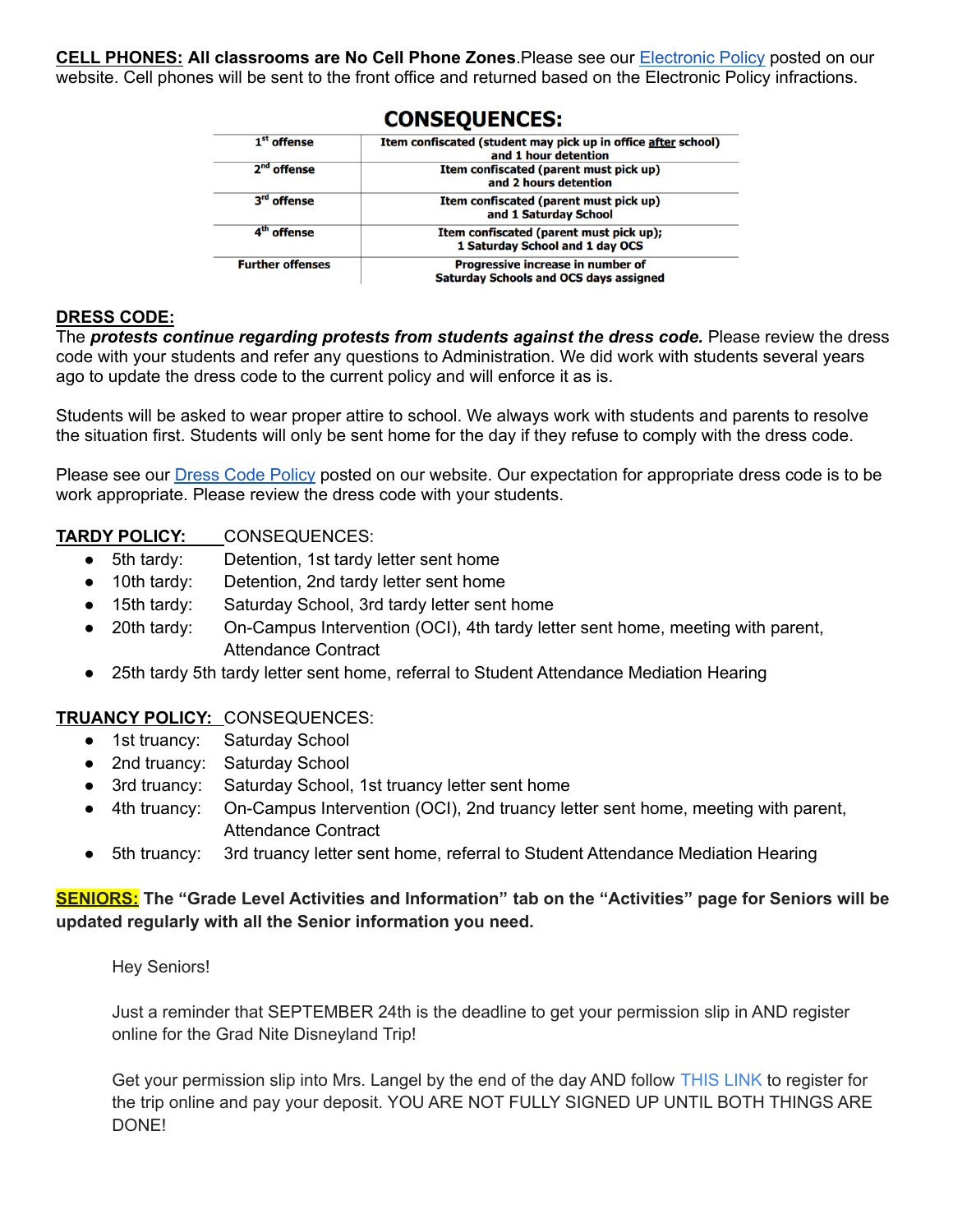#### **SENIOR PROJECTS:** District-Wide Senior [Projects](https://nevadaunion.njuhsd.com/Information/Senior-Project/index.html).

We need to have Senior Project Liability Forms completed ASAP.

● Senior Projects are a Graduation Requirement

**SENIOR PORTRAITS:** Seniors, it is time to get your **Senior [Portraits](https://nevadaunion.njuhsd.com/Activities/Grade-Level-Activities-and-Information/index.html)** complete. There is a flyer on the Senior page of our website with all the information you need to know to complete your portraits and make sure it is captured in the yearbook.

#### **ATHLETICS:**

With what seems to be ever changing protocols and guidelines from the state and local public health agencies, as well as the number of cases and/or quarantines and the AQI (Air Quality Index)from our school and the opponents school, please be aware of the daily changes to our athletic events. The schedules can be found on our website @ [www.numiners.com](http://www.numiners.com) under the Athletics tab.

#### NUHS Athletics [Schedules](https://nevadaunion.njuhsd.com/Athletics/Sports-Calendar--Schedules/index.html)

Athletic [Registration:](https://nevadaunion.njuhsd.com/Athletics/How-to-Register-For-a-Sport/index.html) Make sure you register your student to participate in sports now and in the future. This registration must be completed annually.

**COVID TESTING FOR MODIFIED RETURN TO SCHOOL:** Testing is available to students who have been placed on Quarantine due to close contact with a positive case if students and families want to participate in a **modified return** to school. This means that students would test twice a week, with a negative test result, and be asymptomatic. In this case the student can continue to attend school in person. Students on a modified return cannot participate in any after school activities per CDPH. Please check the homepage for any testing date / time changes moving forward.

**Nevada Union High School** 11761 Ridge Road Grass Valley, CA 95945 **Mondays and Thursdays, 7:30-9:30 Foyer of the Wrestling Gym**

- Any student wanting to test that is not 18 years old must have parent/guardian permission.
- There are also Vaccinations available for 1st and 2nd doses.
- If you are interested in Vaccinations please let the nurses office know so we can make sure we have them available for you during the times above. 273-4431 ext. 2079

\*\*\*If needed there are testing opportunities at our other sites as well (Bear River & Silver Springs) on other days of the week. Please let us know if there is some reason you need one of these sites to test.

**DAILY DIGGINS BULLETIN:** The Daily [Diggins](https://nevadaunion.njuhsd.com/NU-NewsMedia/Daily-Diggins-Bulletin/index.html) is back this year! This bulletin is where students and families can find daily information and events, from club events, athletic, and activity events, but also important student events that might be happening in our community. To sign up to receive the Daily Bulletin please go to our website @ [www.numiners.com](http://www.numiners.com), select the "NU Media" tab and sign up or view the bulletin.

#### **FUTURE EVENTS:**

#### **FALL HOMECOMING SPIRIT WEEK EVENTS:** *Theme: Enchanted Forest* OCTOBER 3 - OCTOBER 9, 2021

#### **Homecoming Dance! Saturday, October 9th at NU 7-10pm**

- **Dance Tickets** are limited and will be sold on a first-come, first-served basis. Make sure you have a valid student ID to get your tickets.
- **● September 23rd Oct 4th**